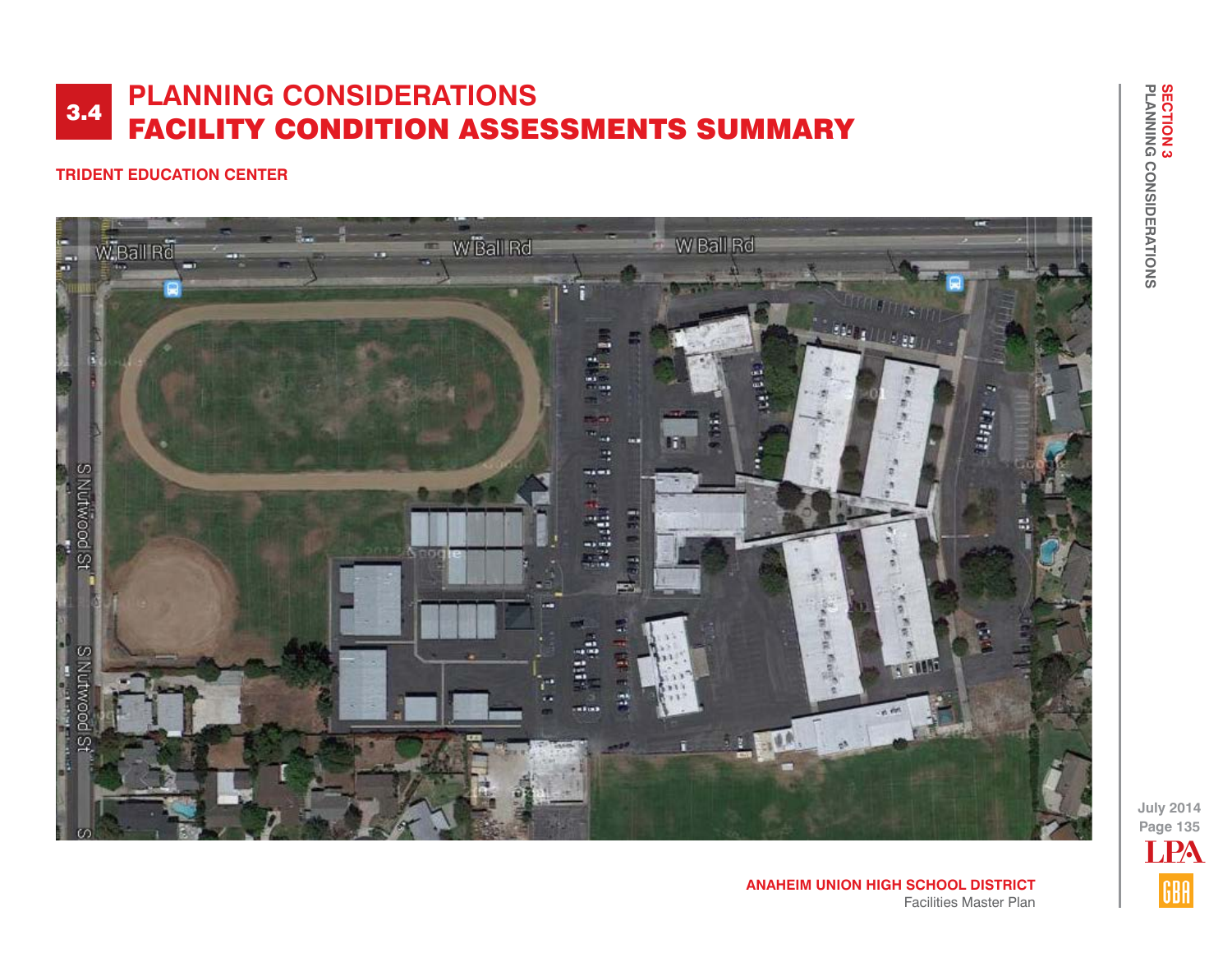## **TRIDENT EDUCATION CENTER**

### 1800 West Ball Road Anaheim, CA 92804

| Year Constructed<br>Year Last Modernized                          | 1958<br>2002                                                                                                                |
|-------------------------------------------------------------------|-----------------------------------------------------------------------------------------------------------------------------|
| <b>Current Enrollment</b><br>Grade Levels<br>Administrative Staff | 1150<br>$7-12$<br>3.5 Administrators<br>51 Teachers<br>3 Counselors<br>1 District Psychologist<br>1 Speech<br>37 Classified |
| Square Footage                                                    | 92.575                                                                                                                      |





- Improve site organization and wayfinding.
- Shade structures

### CONDITION ASSESSMENT

Trident Education Center is located at 1800 W. Ball Road, Anaheim, CA 92804. Originally built in 1958, the multi-school campus is situated on 24 acres.

Trident Education Center is comprised of three separate alternative programs that operate concurrently at the same campus: 1) Polaris

with approximately 300 students; 2) Gilbert with approximately 750 students; 3) Community Day School with 70-100 students.

Currently, the administration building does not have adequate space to house a flexible staff that has to meet the needs of three programs. The administration building is in need of a major modernization. The school is in need of adequately housed and equipped science and computer labs to meet S.T.E.M. requirements. Classrooms need to be upgraded to meet Common Core.

A serious issue to be remedied is the original rain gutters which are built within the roof structure. These buildings have internal roof gutters which over the years have failed allowing water to damage the adjacent roof lumber. A portion of the roof sheathing and rafter tails need to be repaired and need to run exposed. As a result, all campus roofing and 30% of sheathing need to be torn off and replaced. All window systems on campus are in need of replacement.

The existing Shower/Locker building is currently used as a District surplus warehouse. The school is in need of wrestling and fitness rooms. This site should be master planned to house a potential surplus facility and a covered transfer yard.

The Community Day school needs two additional classroom spaces and upgrades to the existing restroom facilities. Due to a change in program, starting with the 2014-15 academic year, CDS will now house the Independent Learning Center (ILC) program at Trident. The ten portable classrooms will be replaced with a permanent structure designed to adequately house the District's ILC model.



### GREATEST NEEDS:

Highest Program Needs:

Site Size (acres) 24

- o Fitness Room
- o Classroom Upgrades
- o Safety, Security, & Fencing
- Improve traffic flow and separation between programs and parking lots.
- Not enough administration space to accommodate staff.
- ▶ Community Day School needs two additional classroom spaces.
- Reorganize counseling offices.
- Provide adequately housed science and computer labs.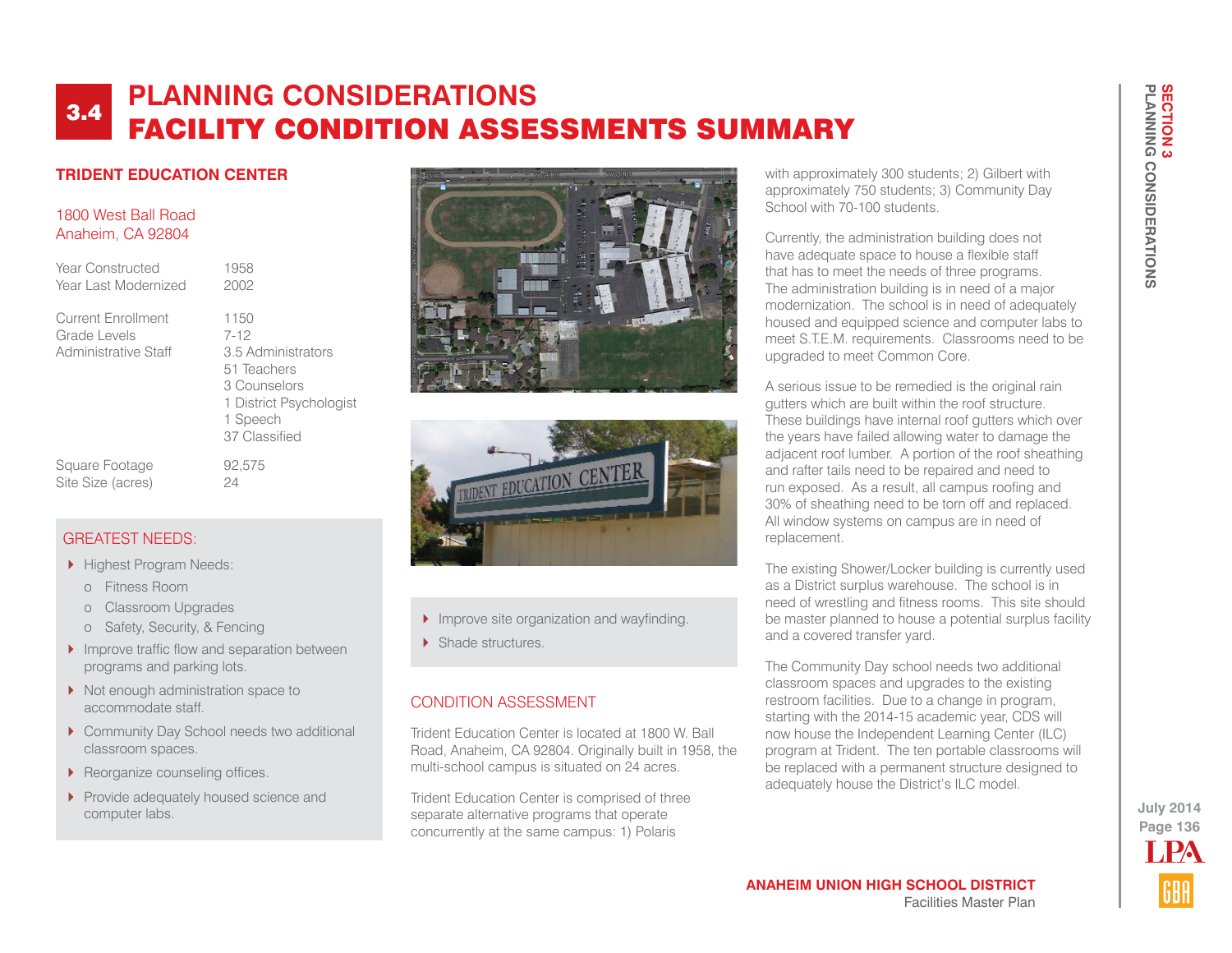### **TRIDENT EDUCATION CENTER**

## SITE CONDITIONS

The entry to the campus from Ball Road requires a complete redesign to help identify the multiple programs while improving much needed curb appeal. Emphasize the entrance to the campus with a greater level of wayfinding and program identity.

Security is a major concern along Ball Road. Fencing needs to be replaced at various campus boundaries as follows: Chainlink (2,500 l.f.) and ornamental steel (1,000 l.f.).

The existing parking lot paving is in good shape. Revamp the entire central quad to include hardscape, landscape, irrigation with smart controllers, seating areas, shade structures and event lighting. Repurpose classroom courtyards to outdoor learning environments with enhanced technology (152,000 s.f.)

Both playing fields receive a lot of use and are in need of reconditioning. The northwest field irrigation is adequate but the south field irrigation needs to be replaced. Shade structures at CDS were installed in 2012.

Parking is ADA compliant at the Community Day School but not at Polaris.

This campus needs a digital marquee.

### BUILDING SYSTEMS

#### PLUMBING

The existing sewer, water, and gas lines need to be replaced. Provide an earthquake shut off valve.

The existing storm drain system is in fair condition. Some work is required between buildings. There is some minor ponding southwest of the track.

#### **MECHANICAL**

Roof top package units at Gilbert, split multizone units at Polaris, and Bard units at CDS require lifecycle replacement. The existing energy management system is operational.

### **ELECTRICAL**

While the campus power was upgraded in 2002, some building power panels are in need of replacement. The existing telephone/data, CATV, CCTV, fire alarm, and clock/telecom systems are in need of an upgrade. Add a "Quantum" card to the existing P.A. system. A new security system is needed. Upgrade the existing site and parking lot lighting with L.E.D. technology for energy efficiency.

**Page 137** LPA

**July 2014**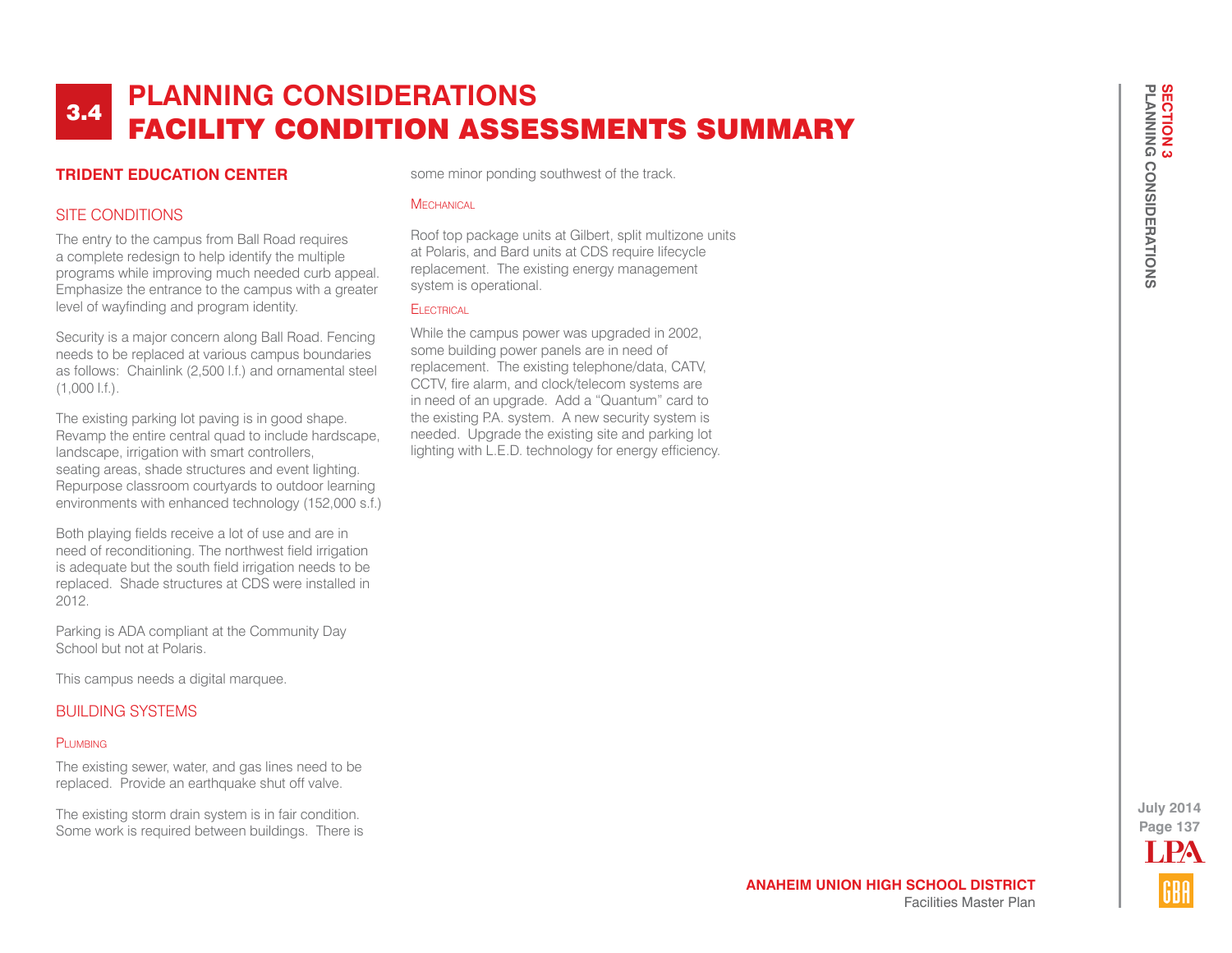



Shade structures are needed.  $\blacksquare$  Need adequate science and computer labs.



Playing fields need reconditioning.



Parking lot is in need of renovation and improved traffic flow.



Administration needs expansion.



Restrooms are in need of upgrades.





Upgrade classrooms. The compassive and emphasize campus entrance. Need to replace fencing throughout.



**ANAHEIM UNION HIGH SCHOOL DISTRICT** Facilities Master Plan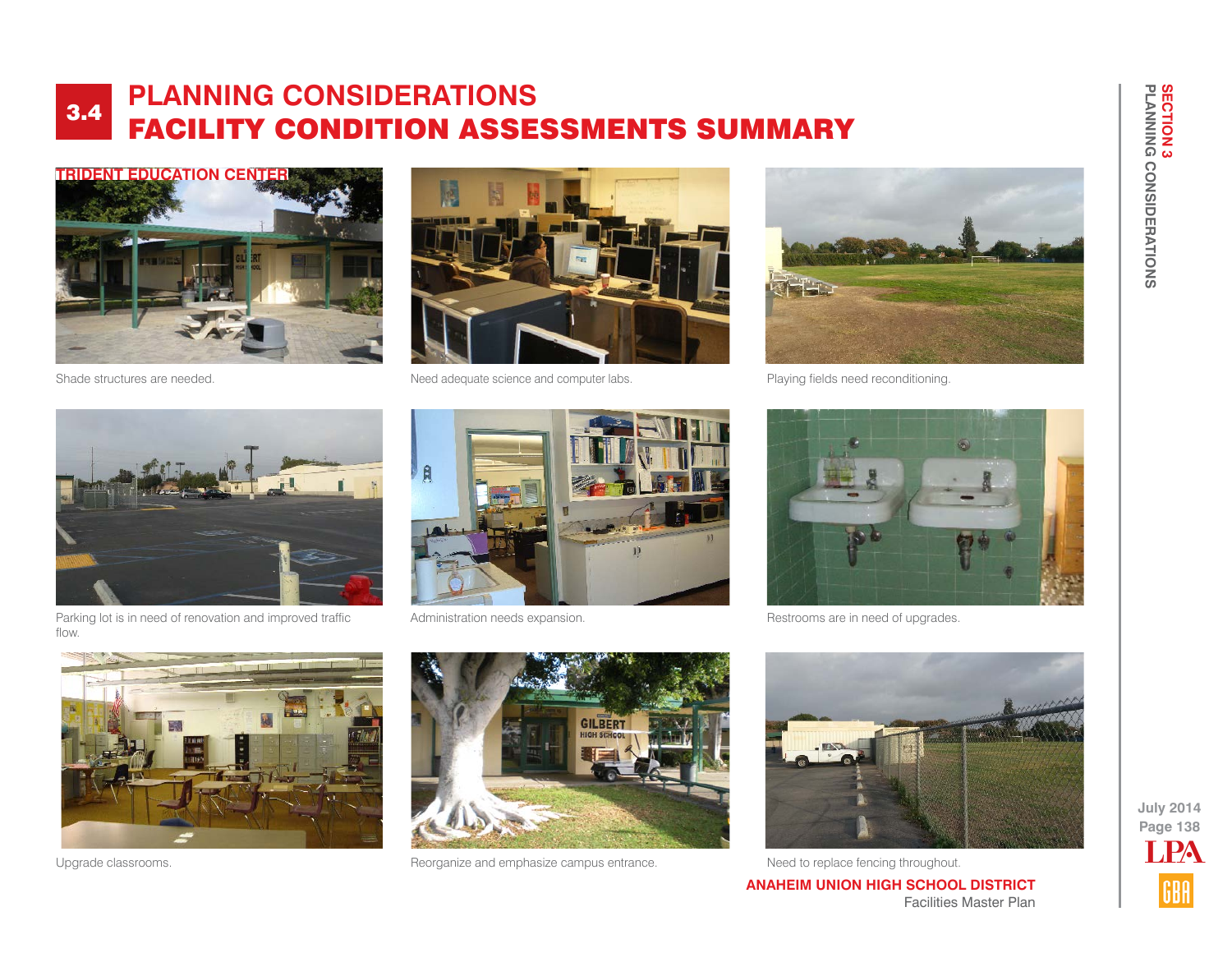## **TRIDENT EDUCATION CENTER**



**Page 139 July 2014** LPA